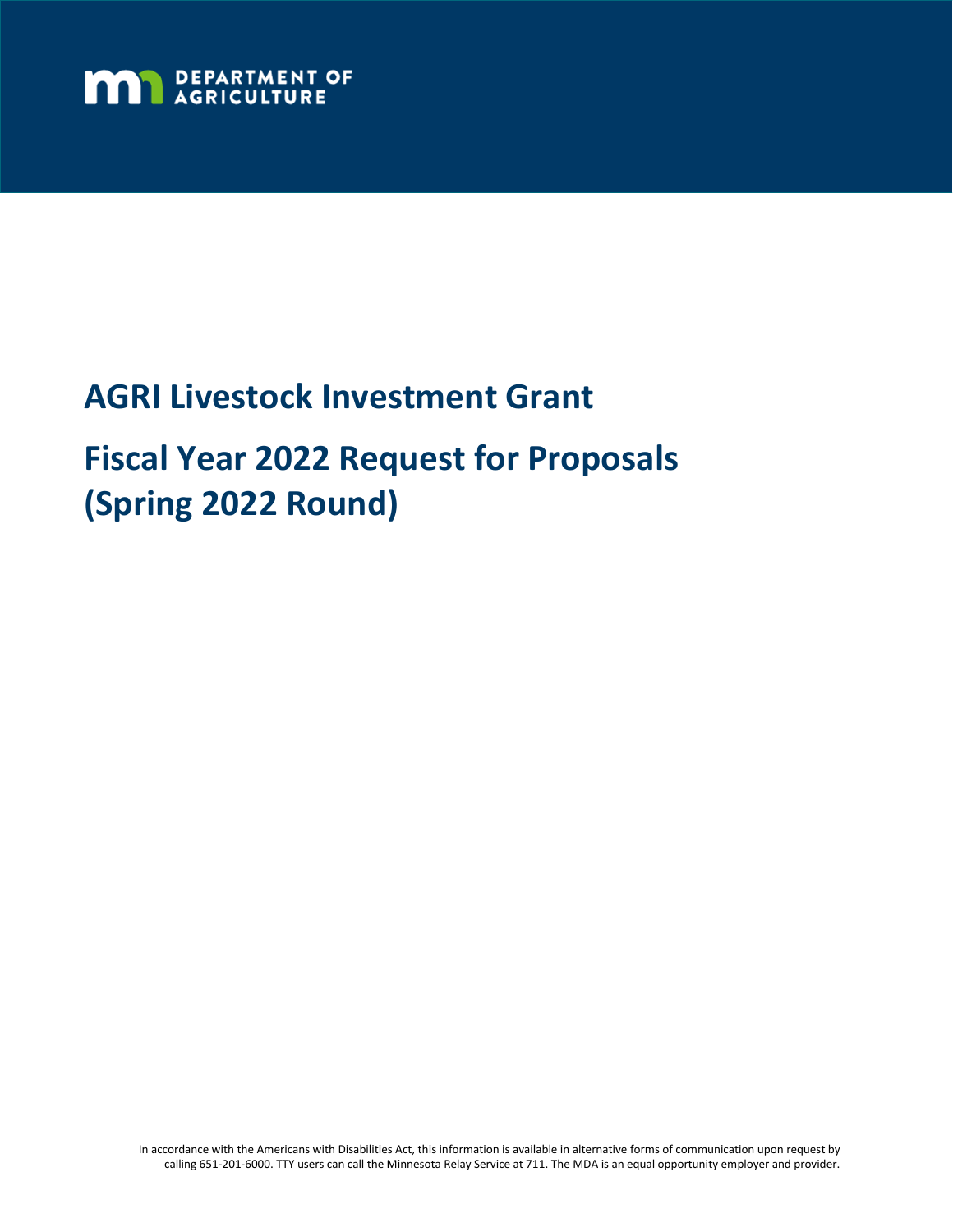## **Table of Contents**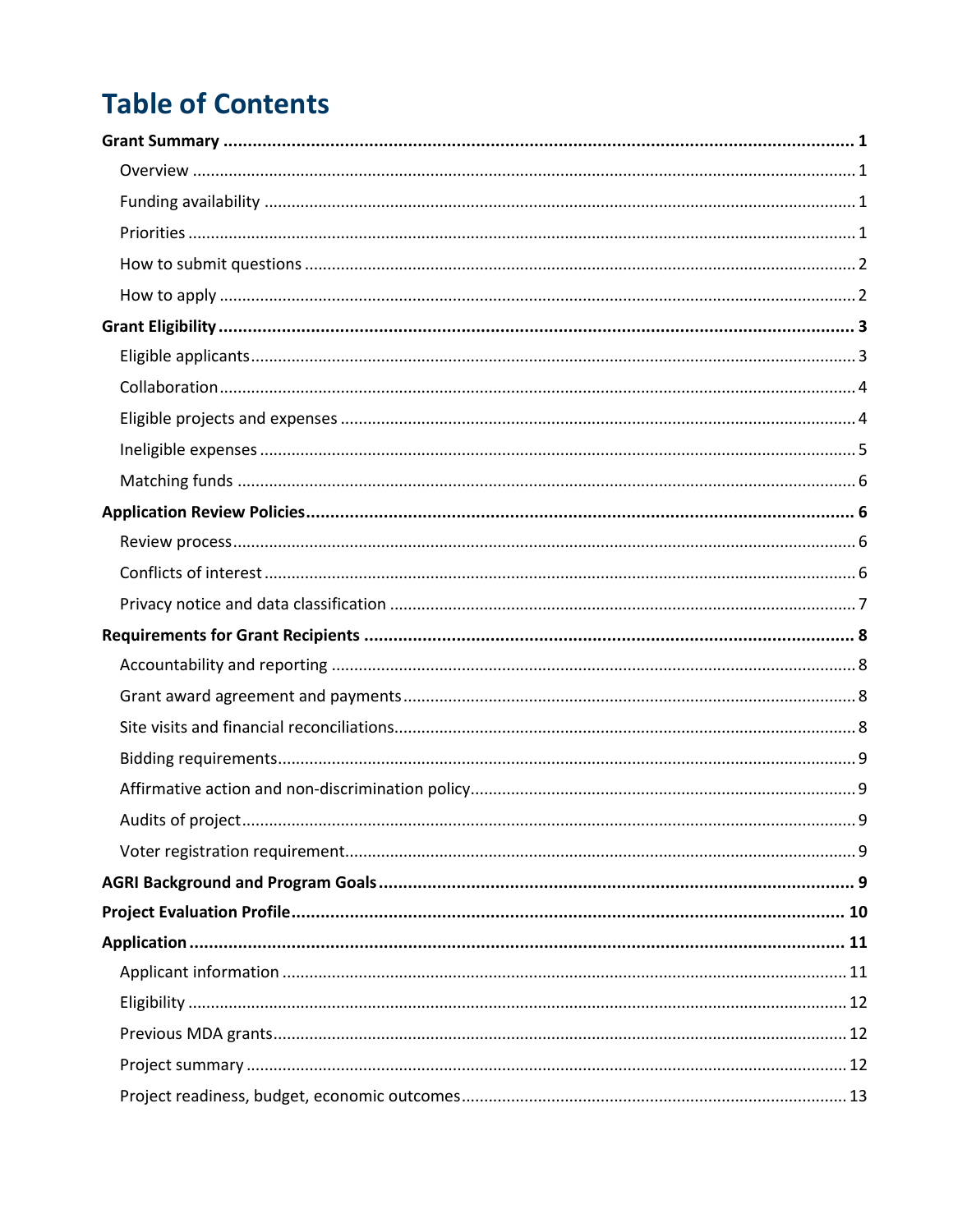## <span id="page-2-0"></span>**Grant Summary**

### <span id="page-2-1"></span>**Overview**

The Minnesota Department of Agriculture (MDA) is now accepting applications for the Fiscal Year (FY) 2022 Agriculture Growth, Research, and Innovation (AGRI) Livestock Investment Grant Program. Grant funds are available for equipment purchases, physical improvements, and acquisition of facilities used to help start, improve, or expand livestock operations in the state of Minnesota.

## <span id="page-2-2"></span>**Funding availability**

The MDA anticipates awarding up to \$1.3 million in FY 2022 through two competitive review processes. In the Fall 2021 Round, we awarded \$880,000 to 50 applicants. Fall 2021 applicants who were not awarded grants will be automatically considered for grants during this round; if they would like to make changes to their application, they should contact the program administrator by March 29, 2022. Other eligible applicants may also apply during the Spring 2022 Round.

Applicants may apply for up to 10% of their project's total cost with a minimum expense of \$4,000 and a maximum expense of \$250,000; grant awards can range in size from \$400 to \$25,000. A farm may only receive one grant in FY 2022.

Each livestock operation is eligible to receive a lifetime maximum of \$50,000 from this grant program. The \$50,000 cap applies to the individual partners, shareholders, members, beneficiaries of partnerships, S corporations, C corporations, trusts, estates, such that no individual can receive more than \$50,000 whether they are an individual or a partner, shareholder, member, beneficiary of an entity. Married couples are also limited to \$50,000 for their livestock operation. Only one grant can be awarded per project.

### <span id="page-2-3"></span>**Priorities**

It is the policy of the State of Minnesota to ensure fairness, precision, equity, and consistency in competitive grant awards. This includes implementing diversity and inclusion in grant-making.

[Policy 08-02: Rating Criteria for Competitive Grant Review \(PDF\)](https://mn.gov/admin/assets/08-02%20Grants%20Policy%20Revision%20September%202017%20final_tcm36-312046.pdf) establishes the expectation that grant programs intentionally identify how the grant serves diverse populations, especially populations experiencing inequities and/or disparities.

This grant will serve livestock operations pursuing improvements, updates, and modernizations to their livestock operation. Additionally, this grant will prioritize:

- Emerging farmers, including Black, Indigenous, and People of Color, immigrants, women, veterans, persons with disabilities, young and beginning farmers, LGBTQ+ farmers, and others
- Increasing production of livestock for Kosher/Halal markets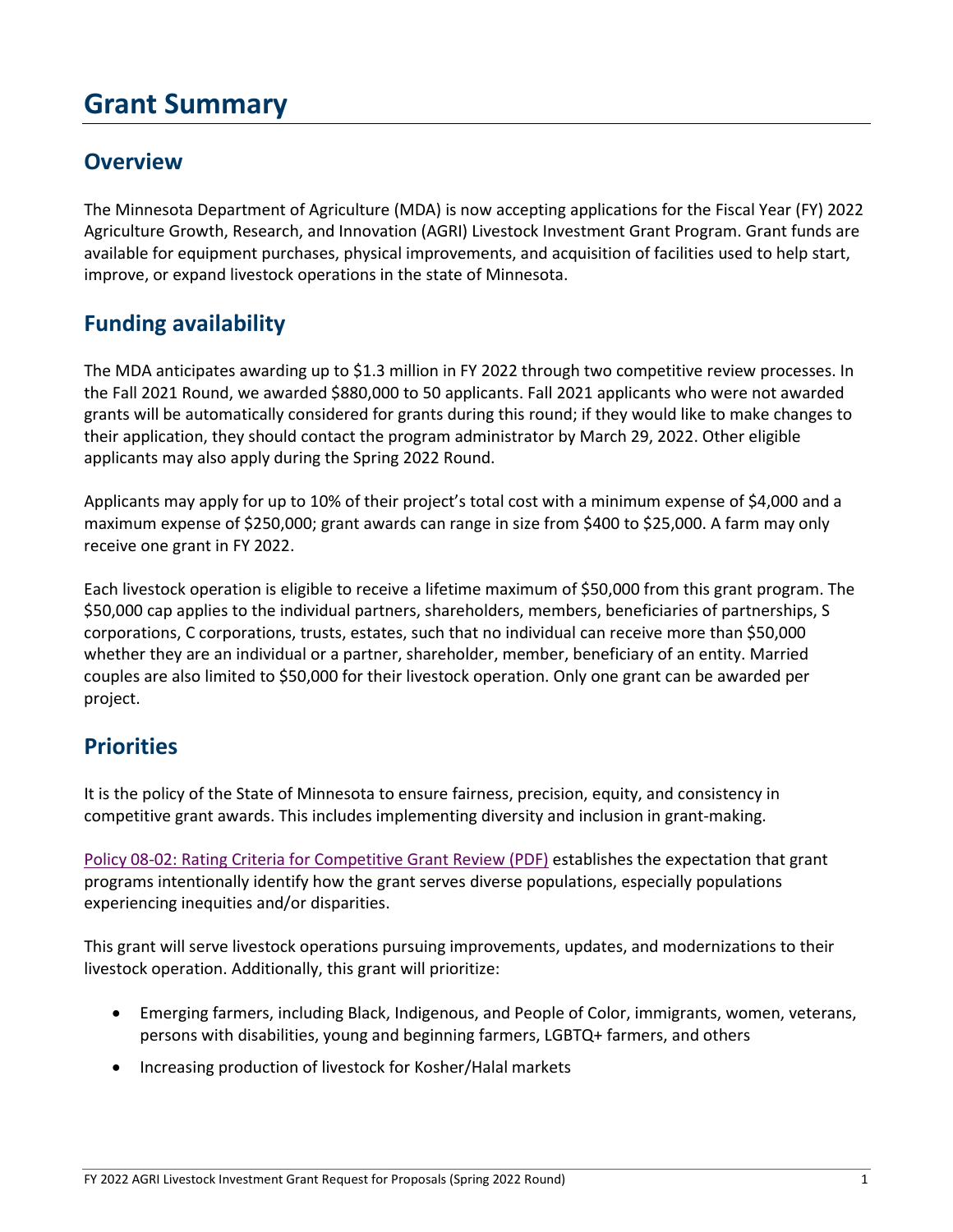## <span id="page-3-0"></span>**How to submit questions**

All questions should be submitted through writing by email [\(MDA.AGRIGrants@state.mn.us\)](mailto:MDA.AGRIGrants@state.mn.us?subject=AGRI%20Livestock%20Investment%20Grant) by **4:00 p.m. Central Time on Tuesday, March 29, 2022**. MDA employees are not authorized to provide advice on any applications. Applicants who solicit or receive advice from unauthorized MDA employees may be disqualified from eligibility for a grant award.

Technical assistance with the online application system can be provided until the submission deadline by calling 651-201-6500 or emailing [MDA.AGRIGrants@state.mn.us](mailto:MDA.AGRIGrants@state.mn.us?subject=AGRI%20Livestock%20Investment%20Grant) with "AGRI Livestock Investment Grant" in the subject line. We encourage applicants to apply early so that there is ample time to receive technical assistance if needed.

### <span id="page-3-1"></span>**How to apply**

Grant applicants are strongly encouraged to submit proposals through our [online application system,](https://www.grantinterface.com/Home/Logon?urlkey=statemn) which is accessible on the [Livestock Investment Grant](https://www.mda.state.mn.us/business-dev-loans-grants/agri-livestock-investment-grant) webpage (https://www.mda.state.mn.us/business-devloans-grants/agri-livestock-investment-grant). If it is not possible to apply online, please reach out to the AGRI Grants Team.

Applications must be received by **Tuesday, April 5, 2022, at 4:00 p.m. Central Time**. You will receive an automated email when your application has been received.

### **Timeline and deadlines for grant program**

| Questions due no later than 4:00 pm Central Time                     | March 29, 2022          |
|----------------------------------------------------------------------|-------------------------|
| Deadline to request re-opening of Fall 2021 applications for changes | March 29, 2022          |
| Applications due no later than 4:00 pm Central Time                  | April 5, 2022           |
| Applicants notified of decisions; grant agreement negotiations begin | May 15, 2022 (Expected) |

**The MDA is not responsible for any technical or logistical problems resulting in the MDA not receiving the application on time. It is the responsibility of the applicant to ensure that submission is received by the MDA before the deadline. It is best practice to submit your application at least 24 hours in advance to prevent unforeseen delays. Applications will not be accepted after the grant deadline under any circumstances.**

### **Application guidelines**

- Write for reviewers who are generally knowledgeable but may not have a thorough or deep understanding of your livestock operation. Use plain, easily understood language.
- Answer all questions completely within the character limits specified in the grant application. Use 12-point font and single spacing on any documents you upload.
- The Project Evaluation Profile included in this document will be used to score and compare the grant applications.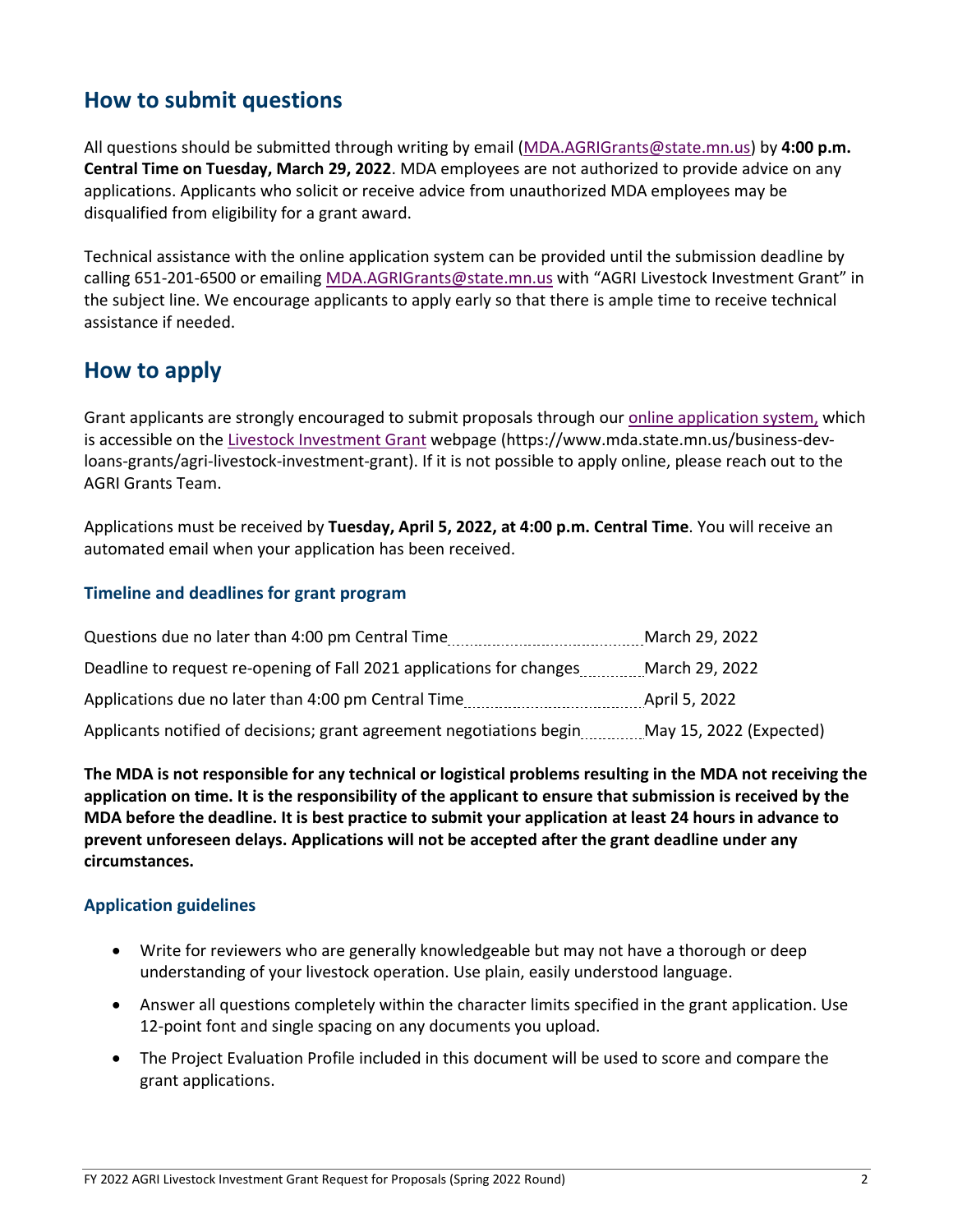## <span id="page-4-0"></span>**Grant Eligibility**

## <span id="page-4-1"></span>**Eligible applicants**

### **Applicants must:**

- Be the principal operator of a livestock operation in Minnesota
- Be a resident of the state of Minnesota or be a business entity authorized to farm in Minnesota (see below)
- Have not already received the lifetime maximum \$50,000 in grant awards. (The \$50,000 maximum for livestock operations applies at the entity level for partnerships, S corporations, C corporations, trusts, estates, and individuals. Married couples are also limited to \$50,000 for their livestock operation).
- Hold an appropriate feedlot registration when applicable
- Be in good standing with the State of Minnesota.
- No back taxes owed.
- No defaults on Minnesota State-backed financing for the last seven years.
- Acceptable performance on past MDA grants.
- Currently reside in Minnesota and be authorized to farm in Minnesota.
- Not be an employee or spouse of an employee of the MDA.

#### **Who is a principal operator?**

A principal operator is the person primarily responsible for the day-to-day operation of the farm. The principal operator could be an owner, hired manager, cash tenant, share tenant, and/or a partner.

### **What business entities need authorization to farm in Minnesota?**

All pension or investment funds, corporations, limited partnerships, limited liability companies, and irrevocable trusts must be certified by the MDA before engaging in farming or having an interest in agricultural land [\(MINN. STAT. 500.24\)](https://www.revisor.mn.gov/statutes/cite/500.24).

#### **How do business entities get authorization to farm in Minnesota?**

Applications and additional information are available at [Minnesota's Corporate Farm Report.](https://www.mda.state.mn.us/business-dev-loans-grants/minnesotas-corporate-farm-report)

#### **How do I know if I need a feedlot registration?**

For feedlot registration rules, please contact your local feedlot officer or visit the [Minnesota Pollution](https://www.pca.state.mn.us/quick-links/feedlots)  [Control Agency.](https://www.pca.state.mn.us/quick-links/feedlots)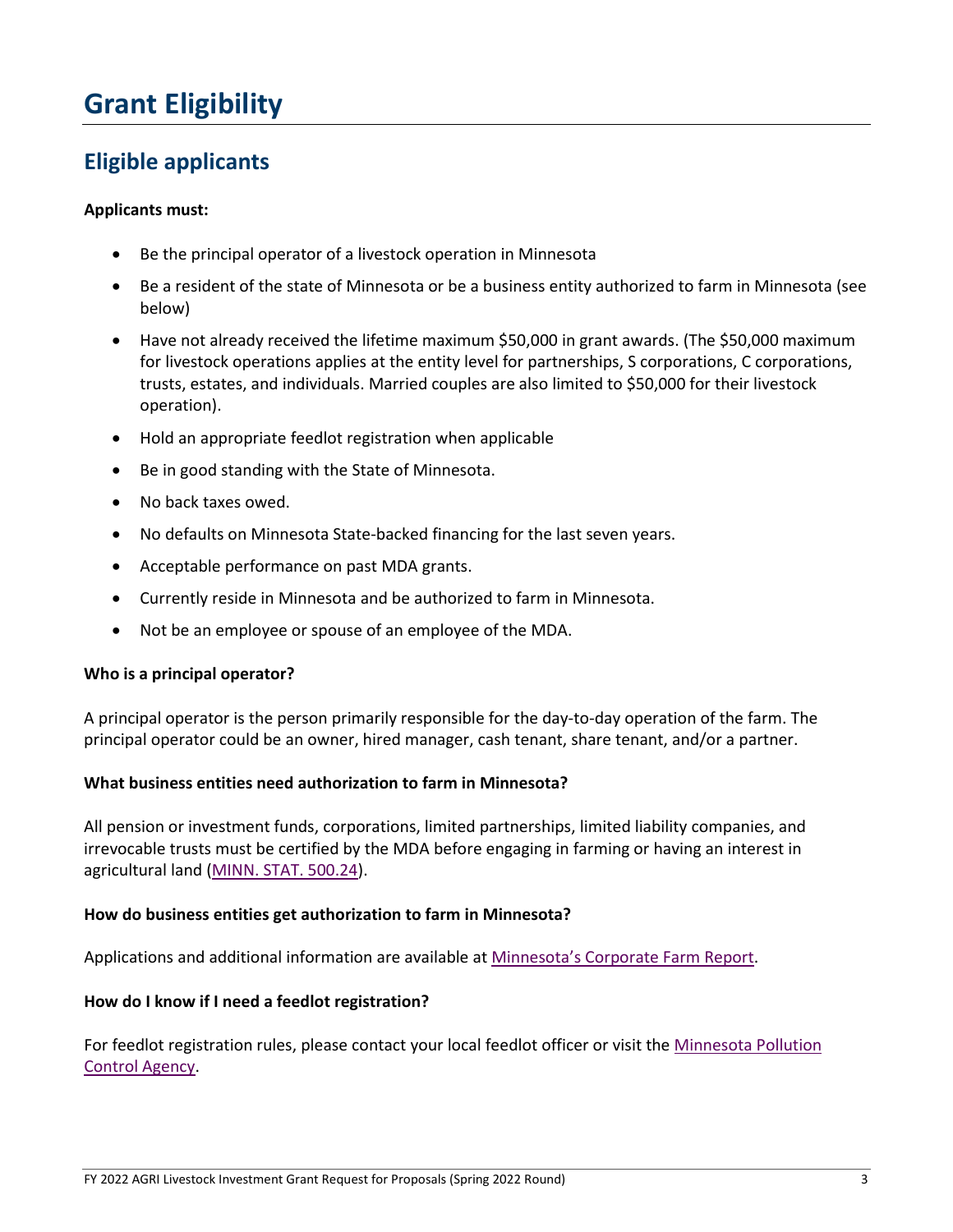## <span id="page-5-0"></span>**Collaboration**

Eligible applicants may collaborate with other livestock operations, but it is not required. If a livestock operation collaborates with other farms, the applicant will be considered the lead farm. Any payments made towards the grant will count against the lead farm's \$50,000 lifetime cap.

## <span id="page-5-1"></span>**Eligible projects and expenses**

For the purposes of this grant, livestock include beef cattle, dairy cattle, swine, poultry, goats, mules, bison, sheep, horses, farmed *Cervidae* (deer, elk), *Ratitae* (flightless birds including emu), and llamas. If the MDA accepts your proposal, we will reimburse eligible costs included in your project budget. You will have to submit documentation, like invoices and proof of payment. You must be invoiced and pay for all project materials and services between January 1, 2022 and March 31, 2023. Any expenses incurred outside this timeframe are not eligible for reimbursement without a formal amendment to your contract.

### **Projects must:**

- Aim to improve, update, or modernize livestock operation through infrastructure and equipment
- Not start until after January 1, 2022
- Be completed in three years or less. Contracts cannot be extended beyond three years.
- Be conducted in Minnesota

### **Project examples include but are not limited to:**

- Acquisition, construction, or improvement of buildings or facilities for the production of livestock or livestock products
- Development of pasture for use by livestock including, but not limited to, the acquisition, development, or improvement of:
	- o Lanes used by livestock that connect pastures to a central location
	- o Watering systems for livestock on pasture including water lines, booster pumps, and well installations
	- o Livestock stream crossing stabilization
	- o Fences
- Acquisition of equipment for livestock housing, confinement, feeding, and waste management including, but not limited to, the following:
	- o Freestall barns
	- o Watering facilities
	- o Feed storage and handling equipment
	- o Milking parlors
	- o Robotic equipment
	- o Scales
	- o Milk storage and cooling facilities
	- o Bulk tanks
	- $\circ$  Computer hardware and software and associated equipment used to monitor the productivity and feeding of livestock
	- o Manure pumping and storage facilities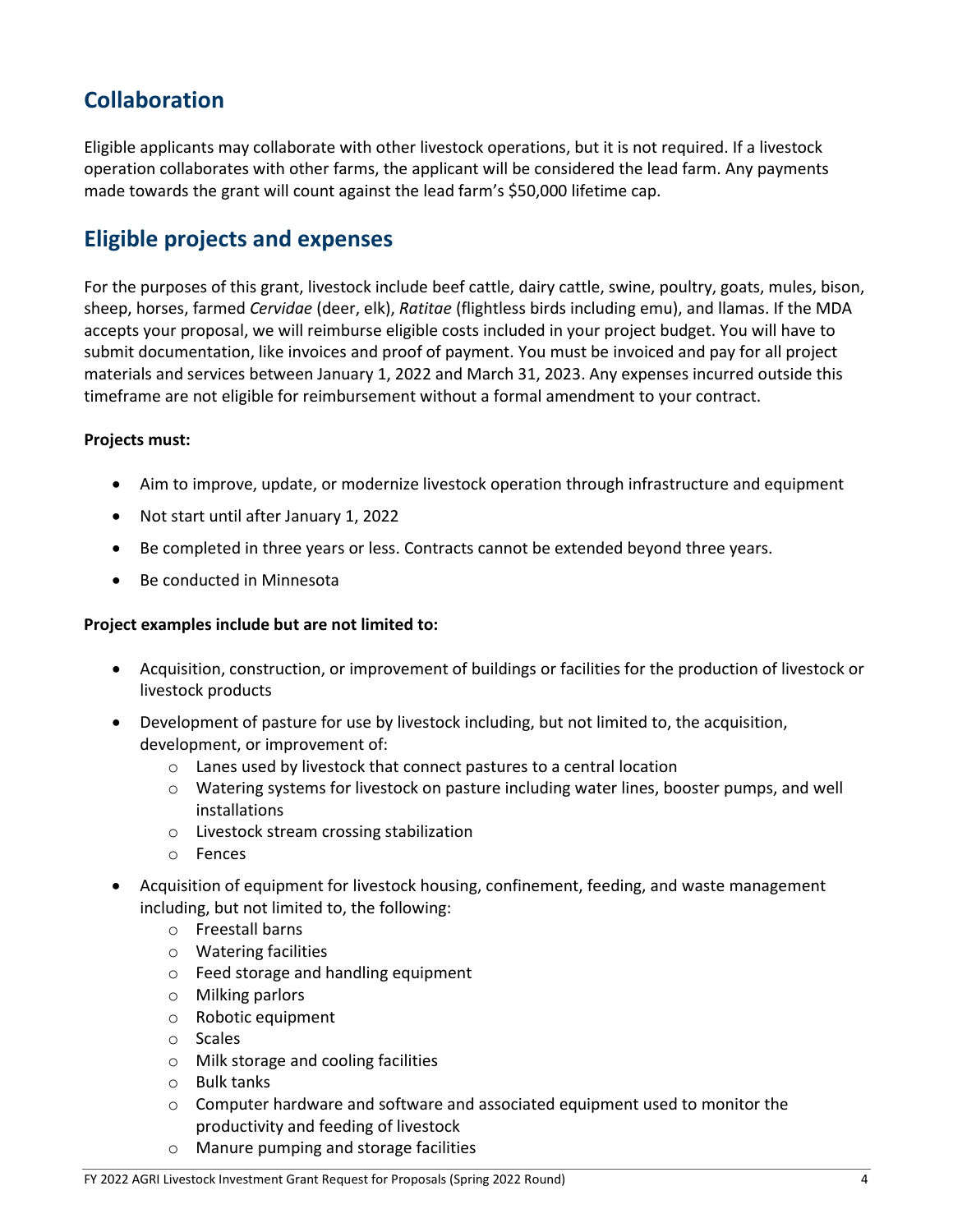- o Hog farrowing facilities
- o Hog and cattle finishing barns
- o Calving facilities
- o Digesters
- o Equipment used to produce energy
- o On-farm processing facilities equipment
- o Fences, including but not limited to farmed Cervidae perimeter fences
- o Livestock pens and corrals and sorting, restraining, and loading chutes

### <span id="page-6-0"></span>**Ineligible expenses**

The following items are not eligible for reimbursement under this grant:

- General purpose equipment (e.g. skid steer loaders, combines, tractors)
- Animal feed or crop seed
- Crop production equipment (except specialized forage/hay harvesting and handling equipment such as mowing equipment, tedding equipment, and hay balers)
- Crop or pastureland
- Livestock
- Purchase of more than 10 acres of land used to construct livestock buildings or facilities
- Rent-to-own lease agreements where property purchase is optional
- Refinancing existing debt
- Late payment fees, finance charges, or contingency funds
- Items that are not allowed to be capitalized and deducted under either section 167 or 179 of the Internal Revenue Code in computing federal taxable income
- Expenditures incurred prior to contract execution

Ineligible expenses also include but are not limited to:

- Owner and employees' wages and benefits. Please contact staff for exceptions.
- Advertising, public relations, entertainment, and amusement costs
- Donated or volunteer (in-kind) services. While these may be furnished to an applicant by professional and technical personnel, consultants, and other skilled and unskilled labor, the value of these services is not an eligible cost.
- Donations and in-kind contributions, including property and services, made by the applicant (regardless of the recipient)
- Fines, penalties, and other settlement expenses resulting from failure of the applicant to comply with Federal, State, local, or Indian Tribal laws and regulations
- Indirect costs (expenses of doing business that are not readily identified with the project)
- Fundraising: including financial campaigns, solicitation of gifts and bequests, and similar expenses incurred to raise capital or obtain contributions
- Taxes, except sales tax on goods and services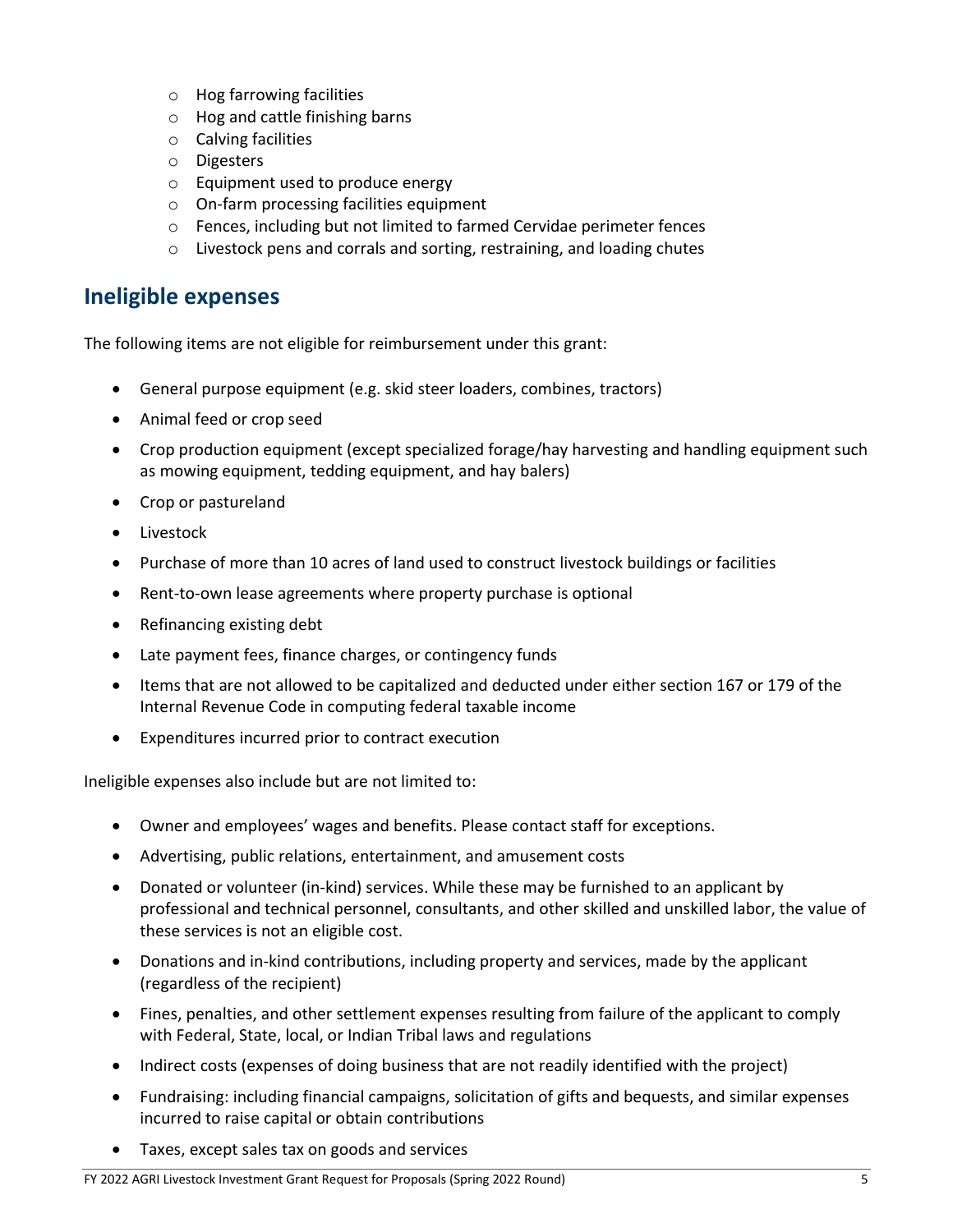- Lobbyists, political contributions
- Bad debts, late payment fees, finance charges, legal costs, or contingency funds
- Parking or traffic violations
- Out of state transportation and travel expenses. Minnesota will be considered the home state for determining whether travel is out of state.
- Construction or improvements outside of the State of Minnesota

## <span id="page-7-0"></span>**Matching funds**

The AGRI Livestock Investment Grant is a reimbursement grant. You must provide documentation for at least 90% of the total project cost as a cash match.

Matching funds can be in the form of cash, loans, other grants, or liquid capital assets dedicated to the project. However, other state funds cannot be used for the matching funds. State funds are obtained through the budgeting process of the Minnesota Legislature or granted by a State agency. In-kind contributions are not allowed.

## <span id="page-7-1"></span>**Application Review Policies**

## <span id="page-7-2"></span>**Review process**

A review committee, composed of MDA staff and external reviewers, evaluates all eligible applications based on the criteria in the Project Evaluation Profile. Reviewers may recommend whole or partial funding of a project. The Commissioner of Agriculture reviews the committee recommendations and is responsible for award decisions. The review committee and Commissioner may use rural/urban, geographic distribution, services to special populations, applicant's history as a state grantee, and capacity to perform the work when making their decisions. The MDA will notify applicants, both successful and unsuccessful, in writing. Grant applicants will receive reviewer comments if their project is not funded or not fully funded.

## <span id="page-7-3"></span>**Conflicts of interest**

State grant policy requires that steps and procedures are in place to prevent individual and organizational conflicts of interest, both in reference to applicants and reviewers [\(MINN. STAT. 16B.98](https://www.revisor.mn.gov/statutes/?id=16B.98) and [Conflict of](https://mn.gov/admin/assets/OGM%20Policy%2008-01%20Conflict%20of%20Interest%20in%20State%20Grant-Making%2001.01.2022_tcm36-515734.docx)  [Interest Policy for State Grant-Making, 2022 \(Word\)\)](https://mn.gov/admin/assets/OGM%20Policy%2008-01%20Conflict%20of%20Interest%20in%20State%20Grant-Making%2001.01.2022_tcm36-515734.docx).

Organizational conflicts of interest occur when:

- A grantee or applicant is unable or potentially unable to render impartial assistance or advice to the MDA due to competing duties or loyalties.
- A grantee's or applicant's objectivity in carrying out the grant is or might be otherwise impaired due to competing duties or loyalties.

In cases where a conflict of interest is suspected, disclosed, or discovered, the applicants or grantees will be notified and actions may be pursued, including but not limited to disqualification from eligibility for the grant award or termination of the grant agreement.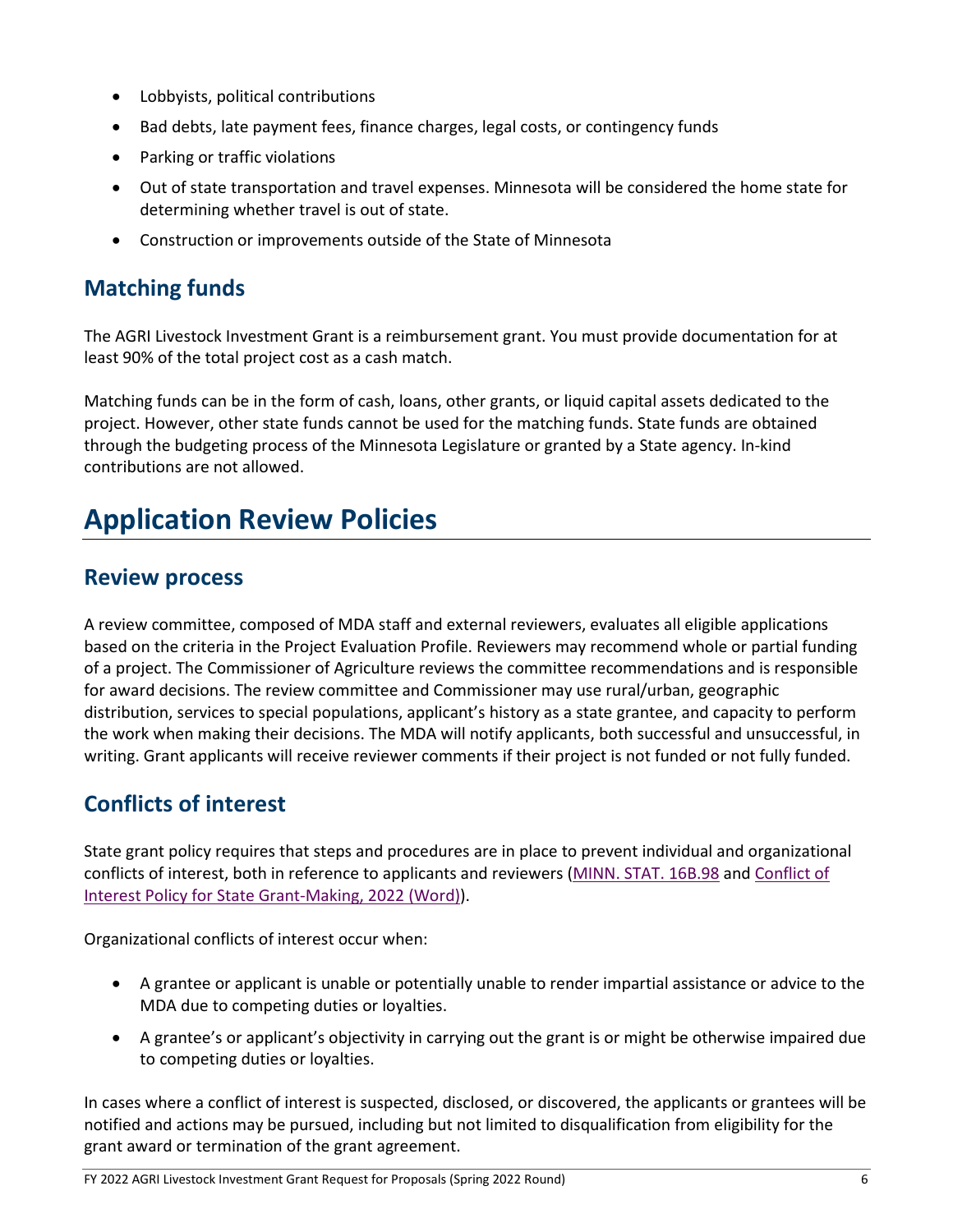## <span id="page-8-0"></span>**Privacy notice and data classification**

The information provided by an applicant will be used to assess the applicant's eligibility to receive a grant under the AGRI Program. The decision to apply for this grant is voluntary, and applicants are not legally required to provide any of the requested information. Applicants may decline to complete this application without any legal consequence. However, only completed applications will be considered for a grant; incomplete applications will not be considered.

Data provided in this application is initially classified by the Minnesota Data Practices Act as private or nonpublic, although some or all of the data will generally become public at various points of the application process unless the data are otherwise classified by state or federal law. Access to private or nonpublic data is limited to those authorized by law, including but not necessarily limited to MDA staff and contractors with a valid work assignment to access the data, parties authorized by the applicant, parties identified in a valid court order or federal subpoena, Minnesota Management and Budget, Minnesota Department of Administration, the state auditor, and the legislative auditor. If necessary, the MDA may also share the data with law enforcement or the Office of the Attorney General.

Per Minnesota's statute on grants [\(MINN. STAT. 13.599\)](https://www.revisor.mn.gov/statutes/?id=13.599):

- Names and addresses of grant applicants, and the grant amount requested, will be public data once application responses are opened.
- All remaining data in application responses (except trade secret information, see below) becomes public data after the evaluation process is completed (for the purposes of this grant, when all grant agreements have been fully executed).
- All data created or maintained by the MDA as part of the evaluation process (except trade secret information, see below) will be public data after the evaluation process is completed.
- **Procedure for Claiming Protection of Trade Secrets:** Trade secret information is classified as not public data. In order to qualify as trade secret information, the data in question must be provided to the MDA by the affected person (i.e. the data must be about the applicant) and otherwise meet the legal definition found in [\(MINN. STAT. 13.37, subd. 1\(b\)\)](https://www.revisor.mn.gov/statutes/cite/13.37). In order for an applicant to assert trade secret protection for data submitted as part of this application: the applicant must: 1) clearly identify the specific formula, pattern, compilation, program, device, method, technique or process that the applicant believes to be trade secret information; 2) describe what efforts the applicant takes to maintain the secrecy of the data; and 3) adequately explain how the data derive(s) independent economic value from not being generally known to, and not readily ascertainable by proper means by, other persons. Merely asserting trade secret protection does not, in and of itself, classify the data in question as not public; determining what data meet the definition of trade secret information is ultimately the legal responsibility of the MDA, and the MDA cannot guarantee that data identified as trade secret information by an applicant will be classified as such. If the MDA determines that data do not meet the definition of trade secret information, the data in question will be available to the public unless the applicant secures a court order saying otherwise.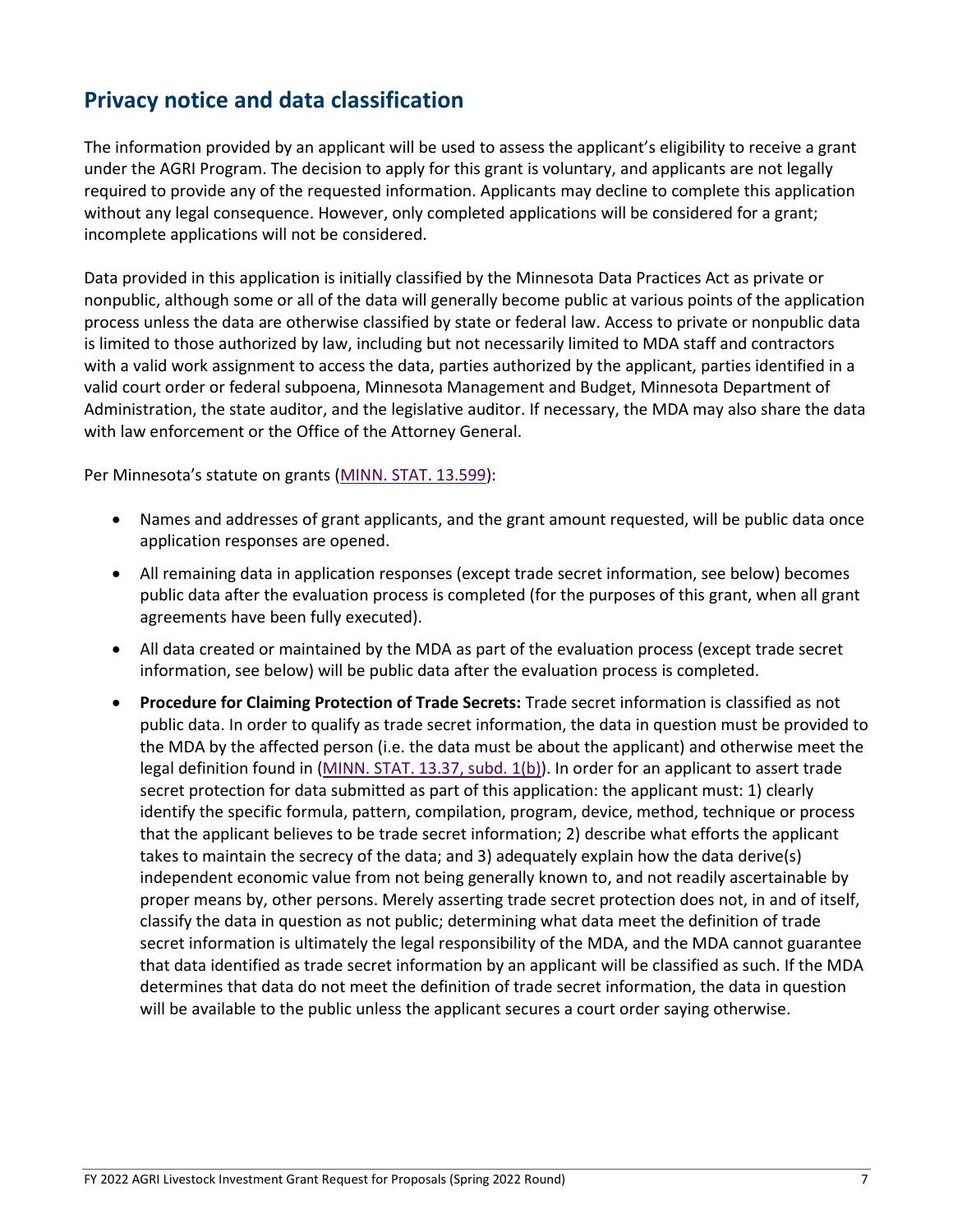## <span id="page-9-0"></span>**Requirements for Grant Recipients**

## <span id="page-9-1"></span>**Accountability and reporting**

Follow-up surveys are required to help us determine the long-term impacts of the grant. Grantees are required to respond to requests for follow-up information for three years beyond the term of the grant agreement. Failure to respond to these in a timely manner may impact your ability to secure future funding from the MDA.

## <span id="page-9-2"></span>**Grant award agreement and payments**

Grant contract agreement templates are available for review a[t Office of Grants Management Policies,](https://mn.gov/admin/government/grants/policies-statutes-forms/)  [Statutes, and Forms](https://mn.gov/admin/government/grants/policies-statutes-forms/) in the "Forms and FAQs" tab. For most grantees, we will use either the "Competitive Grant Contract Agreement for Non-Governmental Organizations" or the "Grant Contract Agreement for Individuals."

Upon approval of an application and prior to beginning work on the grant project(s) and receiving reimbursements, the applicant is required to do the following:

- Complete an IRS W-9 form or register as a vendor in SWIFT, the State's accounting system, and submit other required documentation within 30 days of award notification; and
- Sign a Grant Contract Agreement indicating their intention to complete the proposed tasks. The agreement also authorizes the MDA to monitor the progress of the project. The grant award document must be signed within 30 days of being sent to the grantee.

Eligible expenses may only be incurred after the contract has been signed by all parties. Applicants should anticipate that grant contracts will have an end date in March 2023. At the discretion of the MDA, contracts may be amended to last an entire three years. Grantees must let the MDA know if they would like to request an extension prior to the expiration of the contract.

Grant funds are dispersed on a reimbursement basis. All grantee requests for reimbursement must correspond to the approved grant budget. To receive grant payments, grantees must provide proof that grant project work has been done by submitting details of each purchase on receipts or invoices, and proof that the vendors have been paid. Annual progress reports are required to be submitted during the duration of the project. Grant payments shall not be made on grants with past due progress reports unless the MDA has given the grantee a written extension.

## <span id="page-9-3"></span>**Site visits and financial reconciliations**

The grant agreement allows the MDA to monitor the progress of the project. The MDA will perform a monitoring visit for all grantees with awards of \$25,000 or more before a final payment is approved; grantees with awards of \$250,000 or more will receive annual monitoring visits. Other grantees may receive monitoring visits at the discretion of the MDA.

The MDA will perform a financial reconciliation of at least one invoice on grants greater than or equal to \$50,000; financial reconciliation may be performed on additional payment requests at the discretion of the MDA. For this purpose, the grantee must provide expense receipts, employee timesheets, invoices, and any other supporting documents requested by the state.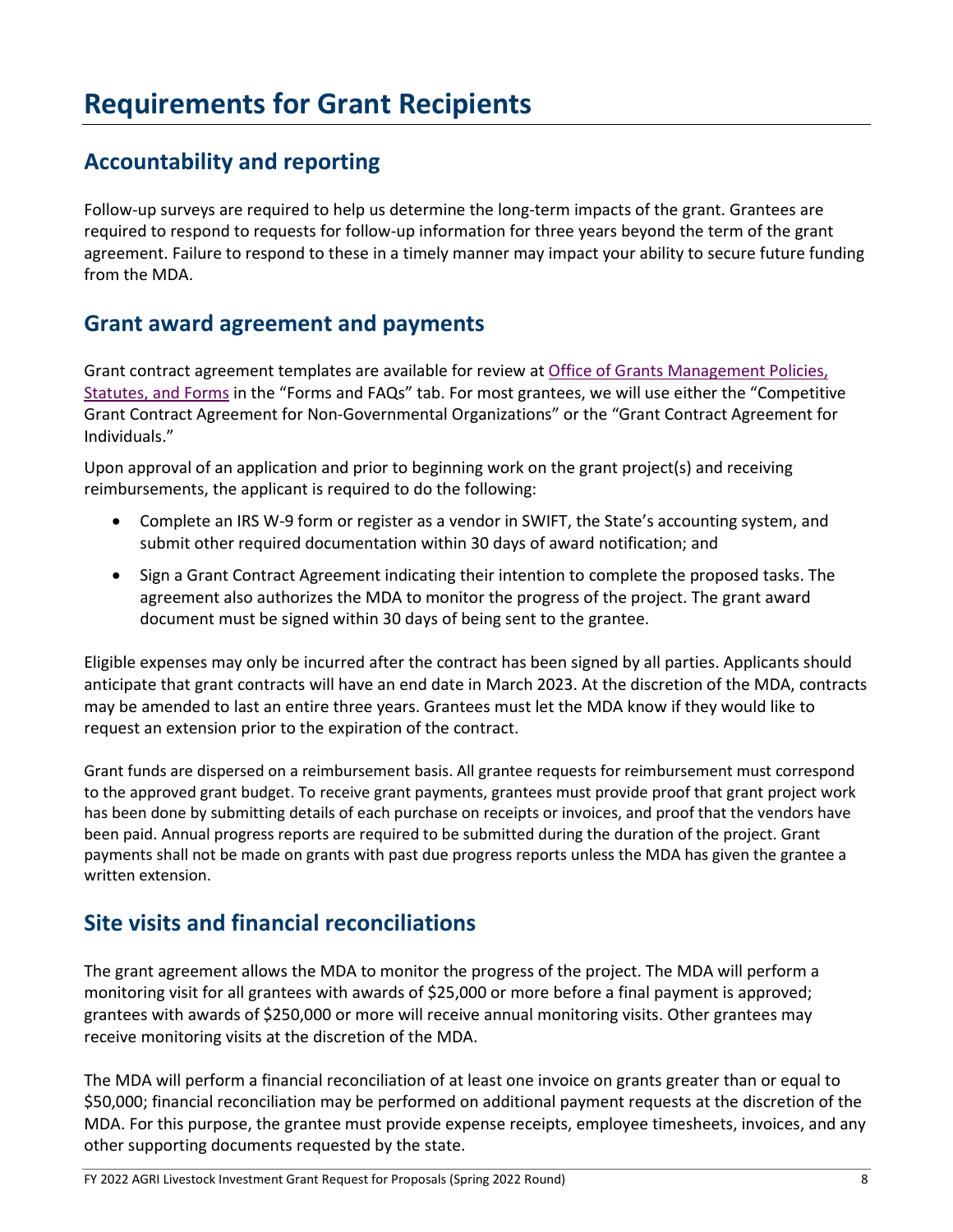## <span id="page-10-0"></span>**Bidding requirements**

All funded applicants will be required to abide by the state's bidding requirements for larger purchases. See a detailed list of the state's [bidding requirements](https://www.mda.state.mn.us/business-dev-loans-grants/bidding-requirements) for details.

## <span id="page-10-1"></span>**Affirmative action and non-discrimination policy**

The grantee agrees not to discriminate against any employee or applicant for employment because of race, color, creed, religion, national origin, sex, marital status, status in regard to public assistance, membership or activity in a local commission, disability, sexual orientation, or age in regard to any position for which the employee or applicant for employment is qualified [\(MINN. STAT. 363A.02\)](https://www.revisor.mn.gov/statutes/?id=363A.02). The grantee agrees to take affirmative steps to employ, advance in employment, upgrade, train, and recruit minority persons, women, and persons with disabilities.

The grantee must not discriminate against any employee or applicant for employment because of physical or mental disability in regard to any position for which the employee or applicant for employment is qualified. The grantee agrees to take affirmative action to employ, advance in employment, and otherwise treat qualified disabled persons without discrimination based upon their physical or mental disability in all employment practices such as the following: employment, upgrading, demotion or transfer, recruitment, advertising, layoff or termination, rates of pay or other forms of compensation, and selection for training, including apprenticeship [\(Minnesota Rules, part 5000.3500\)](https://www.revisor.mn.gov/rules/?id=5000.3500).

The grantee agrees to comply with the rules and relevant orders of the Minnesota Department of Human Rights issued pursuant to th[e Minnesota Human Rights Act.](https://mn.gov/mdhr/yourrights/mhra/)

## <span id="page-10-2"></span>**Audits of project**

The grantee's books, records, documents, and accounting procedures and practices of the grantee or other party that are relevant to the grant or transaction are subject to examination by the granting agency and either the legislative auditor or the state auditor, as appropriate [\(MINN. STAT. 16B.98, subdivision 8\)](https://www.revisor.mn.gov/statutes/cite/16B.98#stat.16B.98.8). This requirement will last for a minimum of six years from the grant agreement end date, receipt, and approval of all final reports, or the required period of time to satisfy all state and program retention requirements, whichever is later.

### <span id="page-10-3"></span>**Voter registration requirement**

The grantee will provide voter registration services for its employees [\(MINN. STAT. 201.162\)](https://www.revisor.mn.gov/statutes/cite/201.162).

## <span id="page-10-4"></span>**AGRI Background and Program Goals**

The Agricultural Growth, Research, and Innovation Program (AGRI) was established to advance Minnesota's agricultural and renewable energy industries [\(MINN. STAT. 41A.12\)](https://www.revisor.mn.gov/statutes/cite/41A.12). AGRI has made significant economic impacts by increasing productivity, improving efficiency, and assisting the development of agricultural products. The primary goal of the AGRI Livestock Investment Grant is to encourage long-term industry development for Minnesota livestock farmers and ranchers by helping them improve, update, and modernize their livestock operation infrastructure and equipment.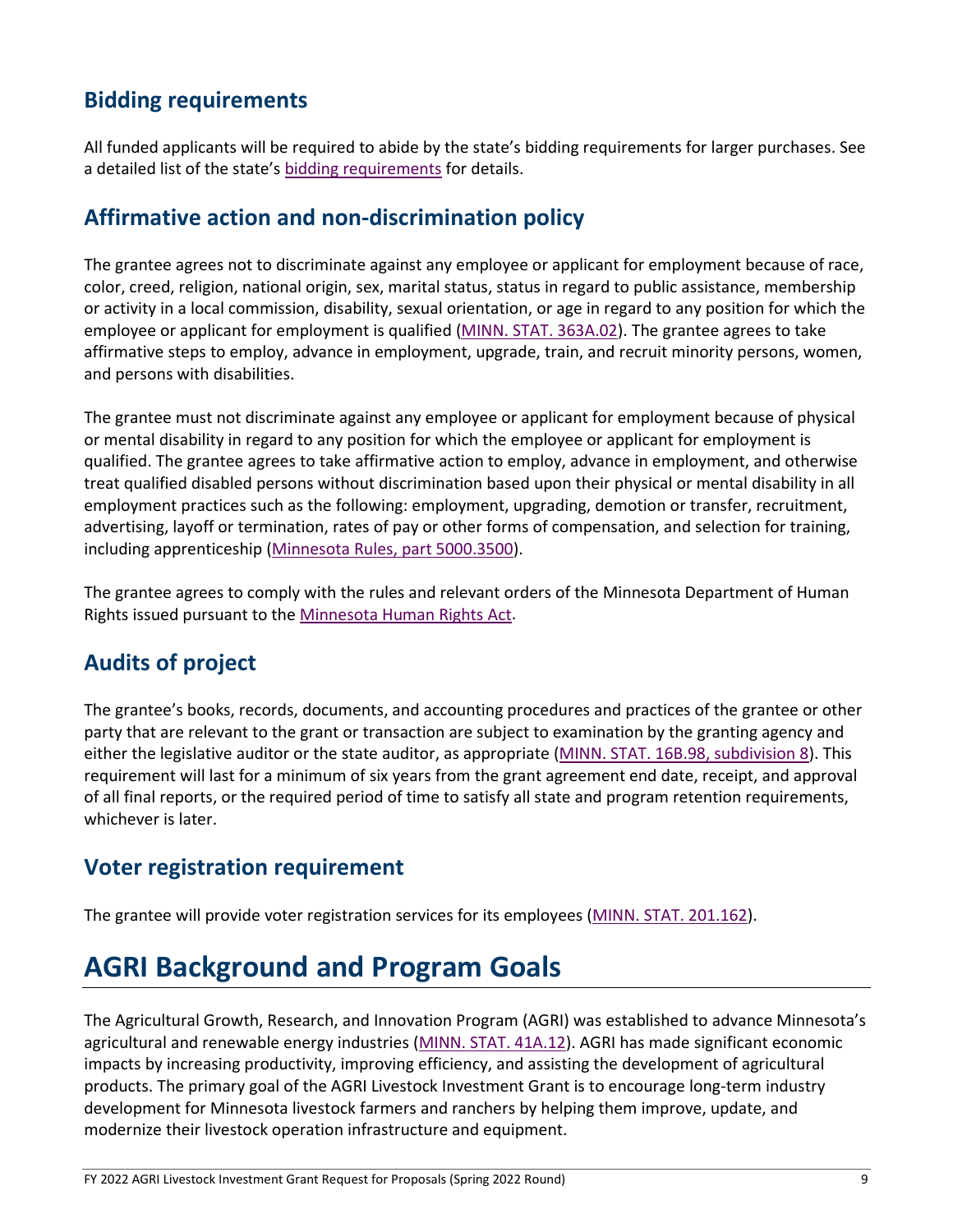# <span id="page-11-0"></span>**Project Evaluation Profile**

| <b>Evaluation Criteria</b>                                                                                                                                                                                                                                                                                                                                                                                                                                                                                                                                  | <b>Maximum</b><br><b>Score</b> |
|-------------------------------------------------------------------------------------------------------------------------------------------------------------------------------------------------------------------------------------------------------------------------------------------------------------------------------------------------------------------------------------------------------------------------------------------------------------------------------------------------------------------------------------------------------------|--------------------------------|
| Project Addresses Goals of the AGRI Livestock Investment Grant                                                                                                                                                                                                                                                                                                                                                                                                                                                                                              |                                |
| • Applicant clearly articulates how the project helps start, improve, or expand livestock operations in<br>the state of Minnesota                                                                                                                                                                                                                                                                                                                                                                                                                           | 5                              |
| Project Readiness, Budget, Economic Outcomes                                                                                                                                                                                                                                                                                                                                                                                                                                                                                                                |                                |
| Applicant demonstrates adequate planning and includes a work plan and timeline for their project<br>٠<br>(5 points)<br>Applicant includes a budget that clearly details project costs (5 points)<br>٠<br>Applicant includes a plan for paying for the project, including the portions not reimbursed by this<br>grant (5 points)<br>Applicant details how their proposed project will improve profitability and efficiency (5 points)                                                                                                                       | 20                             |
| <b>New Farmer or Generational Transition</b>                                                                                                                                                                                                                                                                                                                                                                                                                                                                                                                |                                |
| • Farmer has been the principal operator for five years or less<br>The project meaningfully contributes to a generational transition<br>٠                                                                                                                                                                                                                                                                                                                                                                                                                   | 15                             |
| <b>Farm Safety and Accessibility Improvements</b>                                                                                                                                                                                                                                                                                                                                                                                                                                                                                                           |                                |
| Project addresses farm safety or accessibility needs of the farmer or employees                                                                                                                                                                                                                                                                                                                                                                                                                                                                             | 10                             |
| <b>Environmental Impact</b>                                                                                                                                                                                                                                                                                                                                                                                                                                                                                                                                 |                                |
| Project addresses major environmental benefits or corrects compliance issues with feedlot<br>$\bullet$<br>regulations                                                                                                                                                                                                                                                                                                                                                                                                                                       | 10                             |
| <b>Responding to a Natural Disaster</b>                                                                                                                                                                                                                                                                                                                                                                                                                                                                                                                     |                                |
| Project repairs damage caused by a natural disaster or will make the farm more resilient to<br>٠<br>changes in climate and severe weather                                                                                                                                                                                                                                                                                                                                                                                                                   | 10                             |
| Diversity, Equity, and Inclusion                                                                                                                                                                                                                                                                                                                                                                                                                                                                                                                            |                                |
| Applicant is or prioritizes emerging farmers including historically underserved communities, such<br>$\bullet$<br>as, Black, Indigenous, and People of Color, immigrants, women, veterans, persons with disabilities,<br>young and beginning farmers, LGBTQ+ farmers, and others (5 points)<br>Applicant addresses diversity and inclusion on their operation, such as through hiring/staff in<br>underserved communities or plans and provides plans on intent to process and sell product in an<br>alternative market, such as Halal or Kosher (5 points) | 10                             |
| <b>Robotic Dairy Milking Equipment and Technology Improvements</b>                                                                                                                                                                                                                                                                                                                                                                                                                                                                                          |                                |
| Project includes robotic dairy milking equipment (5 points)<br>Project adequately describes technology updates that will improve efficiency for the operation (5<br>points)                                                                                                                                                                                                                                                                                                                                                                                 | 10                             |
| <b>Market Demand for Animal Welfare</b>                                                                                                                                                                                                                                                                                                                                                                                                                                                                                                                     |                                |
| Project helps protect or expand market access by responding to demand for animal welfare by<br>improving conditions for livestock and/or contribute to better animal handling                                                                                                                                                                                                                                                                                                                                                                               | 5                              |
| <b>Farm Management Plan and Programs</b>                                                                                                                                                                                                                                                                                                                                                                                                                                                                                                                    |                                |
| Project contributes to the implementation or continuation of a farm management plan or program<br>$\bullet$                                                                                                                                                                                                                                                                                                                                                                                                                                                 | 5                              |
| <b>Total</b>                                                                                                                                                                                                                                                                                                                                                                                                                                                                                                                                                | 100                            |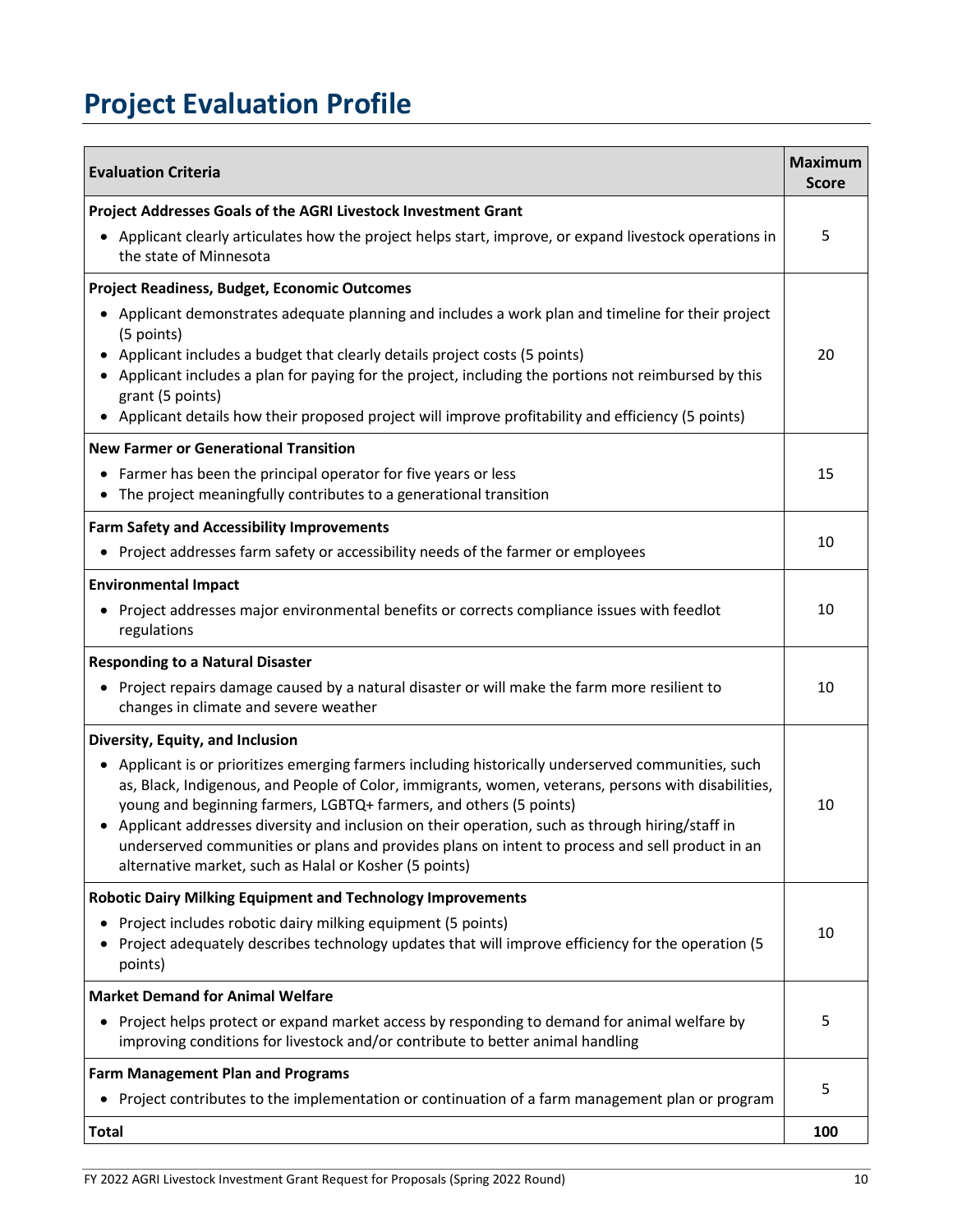## <span id="page-12-0"></span>**Application**

## <span id="page-12-1"></span>**Applicant information**

### **Contact information**

- Applicant Name
- Business Name
- Business Mailing Address
- State House District *This information can be found at* [www.leg.state.mn.us/leg/districtfinder.](http://www.leg.state.mn.us/leg/districtfinder)
- Applicant Telephone
- Applicant Email
- County

### **Authorized representative**

If awarded a grant, the person that will sign the AGRI Livestock Investment Grant contract agreement for this organization. This is often yourself or other leadership in your operation.

- Name
- Telephone
- Email

### **Business partnership contact information**

Names of other individuals directly involved in the livestock operation (spouse, business partners)

#### **Organizational structure**

Select one:

- Sole Proprietorship
- Partnership
- LLP
- LLC
- Corporation (Incorporated)
- Estate
- Trust
- Other

### **Farm operation**

- Name of Farm (if applicable)
- Farm Address
- Location of farm or project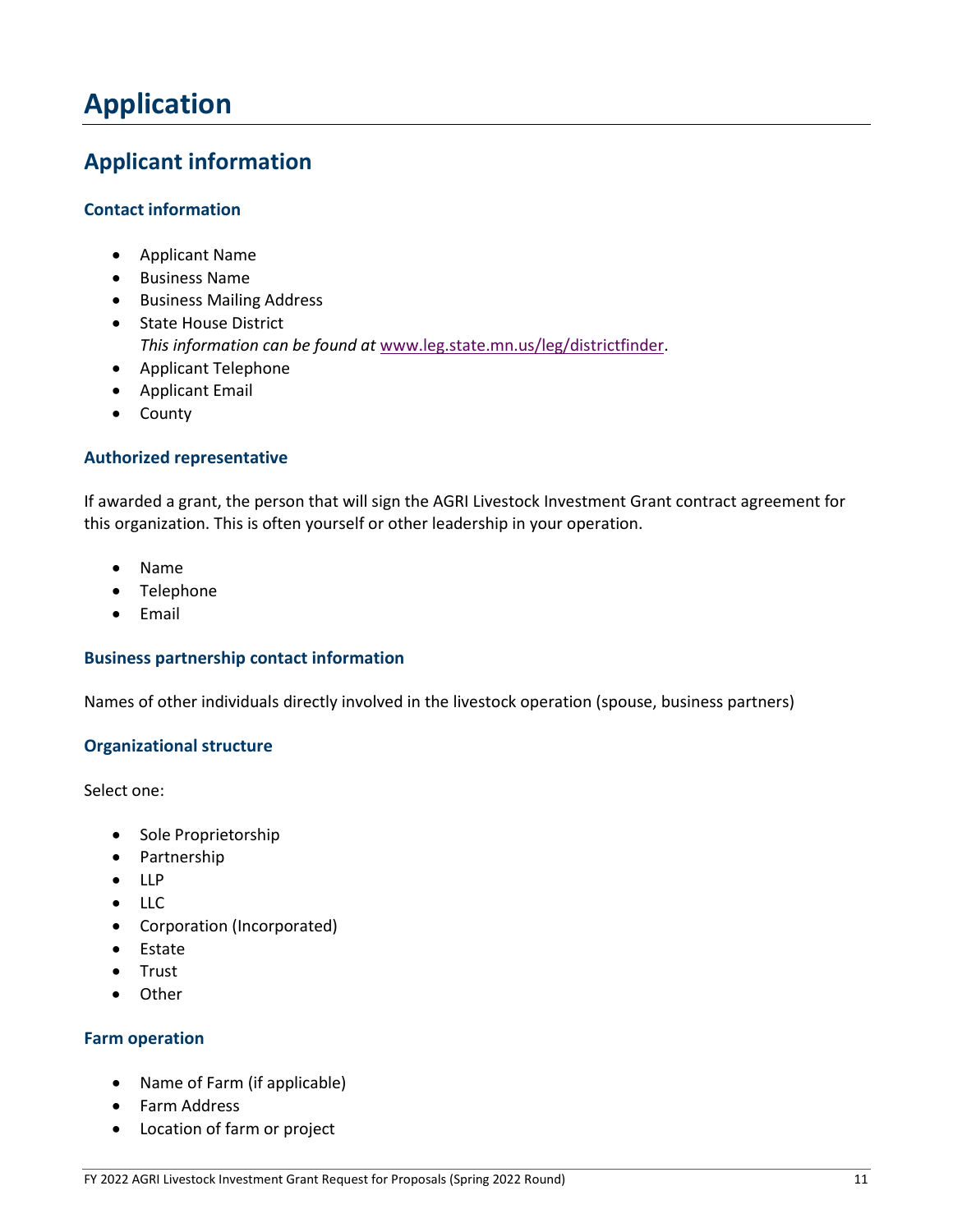| County | Township    | Township #                        | Range #    | Section # I | <b>Quarter Section</b> | <b>Quarter Qtr. Section</b> |
|--------|-------------|-----------------------------------|------------|-------------|------------------------|-----------------------------|
|        | <b>Name</b> | $(26 - 71 \text{ or } 101 - 168)$ | $(1 - 51)$ | $(1 - 36)$  | (NW, NE, SW, SE)       | (NW, NE, SW, SE)            |
|        |             |                                   |            |             |                        |                             |

What is your feedlot registration number? *(If applicable)*

## <span id="page-13-0"></span>**Eligibility**

Confirm that the following statements apply to your organization:

- My business and I are in good standing with the State of Minnesota (no back taxes). (True/False)
- I am a current Minnesota resident or business entity authorized to farm in Minnesota. (True/False)
- I am a principal operator of the farm (person most actively involved in the operation of the farm). (True/False)
- No one involved in the project or the application for the grant is an employee or spouse of an employee of the MDA. (True/False)
- I hold a feedlot registration. (True/False/Not applicable)
- I certify that expenses for this project will be incurred between January 1, 2022, and March 31, 2023. (Yes/No)

### <span id="page-13-1"></span>**Previous MDA grants**

Have you or anyone associated with your farm received a previous AGRI Livestock Investment Grant? *(Yes/No)*

If yes, briefly describe your previous grant project(s), including date(s) and amount(s) awarded. *(1,000 characters, including spaces)*

### <span id="page-13-2"></span>**Project summary**

### **Grant request**

- Project Name
- Total Project Cost *(number only)*
- Total Grant Request (The grant reimburses for 10% of the first \$250,000) Maximum of \$25,000, minimum \$400 *(number only)*
- Expected Project Start Date
	- o Must be after January 1, 2022
- Expected Project End Date
	- o Contracts will be effective until March 31, 2023 but may be extended until approximately January 1, 2025 (up to a full three years) at the discretion of the MDA.
	- $\circ$  You will have up to two months after your contract end date to submit for a reimbursement.
	- $\circ$  All items and services must be paid for by the end date of the contract.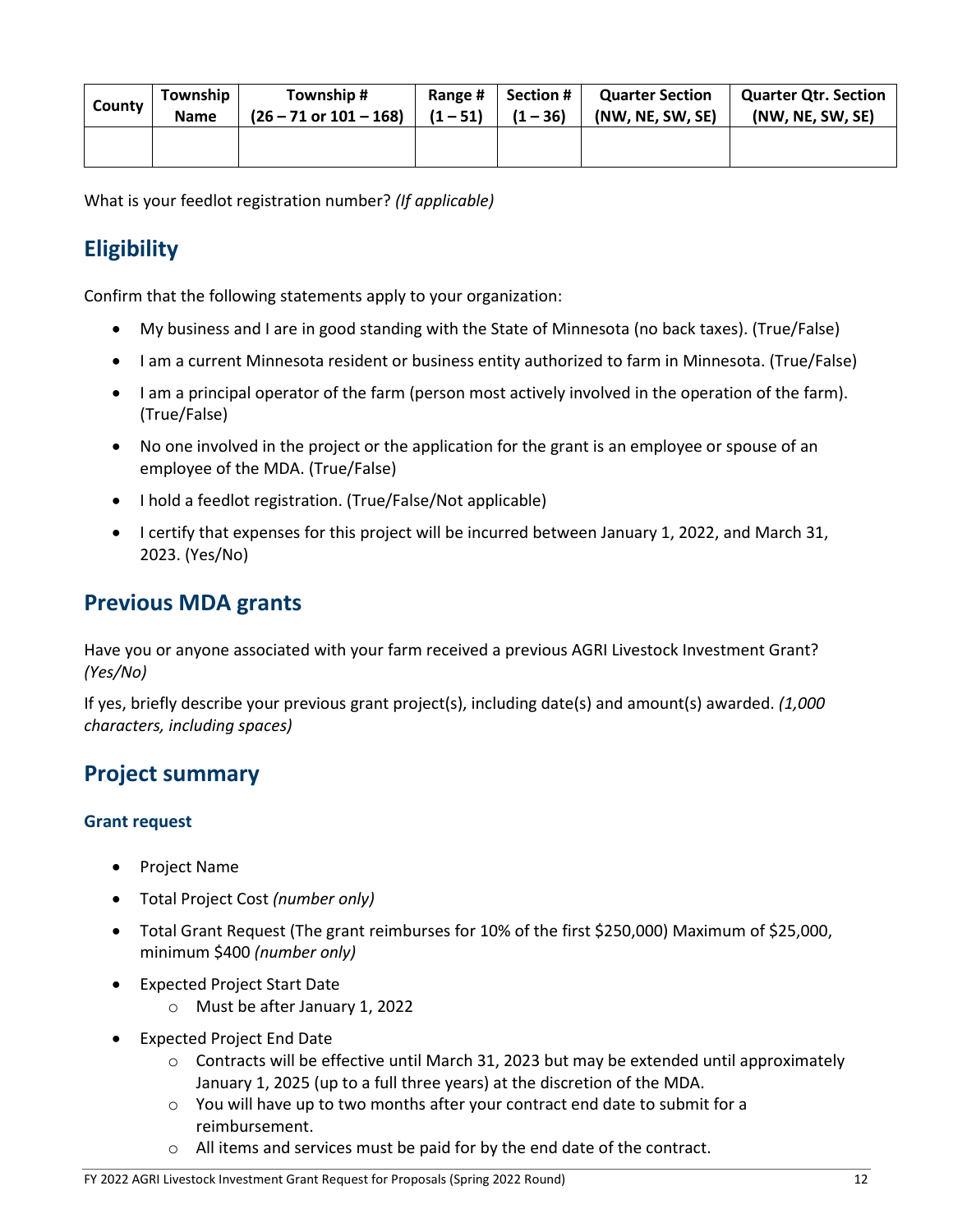### **Project description**

Describe your project, including how it fits into your business plan and how the project helps start, improve, or expand your livestock operation. *(1,000 characters, including spaces)*

## <span id="page-14-0"></span>**Project readiness, budget, economic outcomes**

### **Budget**

Create a budget using the example format below.

If specific contractors are named in the application, grantees will not need to undergo a formal bidding process. This can save you time and effort later.

Example:

| Item                | <b>Quantity</b> | Cost Per Unit |          | Total Estimate   Source of Estimate |
|---------------------|-----------------|---------------|----------|-------------------------------------|
| Barn Concrete       | $\sim$          | \$15,000      | \$15,000 | ABC Concrete Company                |
| <b>Fence Panels</b> | 100             | \$15          | \$1,500  | ABC Fleet                           |

### **Budget narrative**

*(2,000 characters, including spaces)*

Justify your budget and explain how you plan to pay for your project.

- Explain how you expect this project will improve the efficiency or profitability of your farm? Note that your operation does not need to be profitable currently. It is important that you provide a clear description of how this project will change the viability and economic health of your farm operation.
- Explain how you plan to pay for your project (financing, other grants, private investment, personal investment, or organization funds, etc.). Other State funds cannot be used to provide the funding used to pay for this project.

### **(Optional) Documents showing project costs and ability to pay for project**

Submit documents such as:

- Quotes or estimates from businesses for equipment or services.
- Letters of commitment written by financial institutions or other organization that will be providing funding through loans or credit.
- Letters from bank demonstrating sufficient cash available to fund project.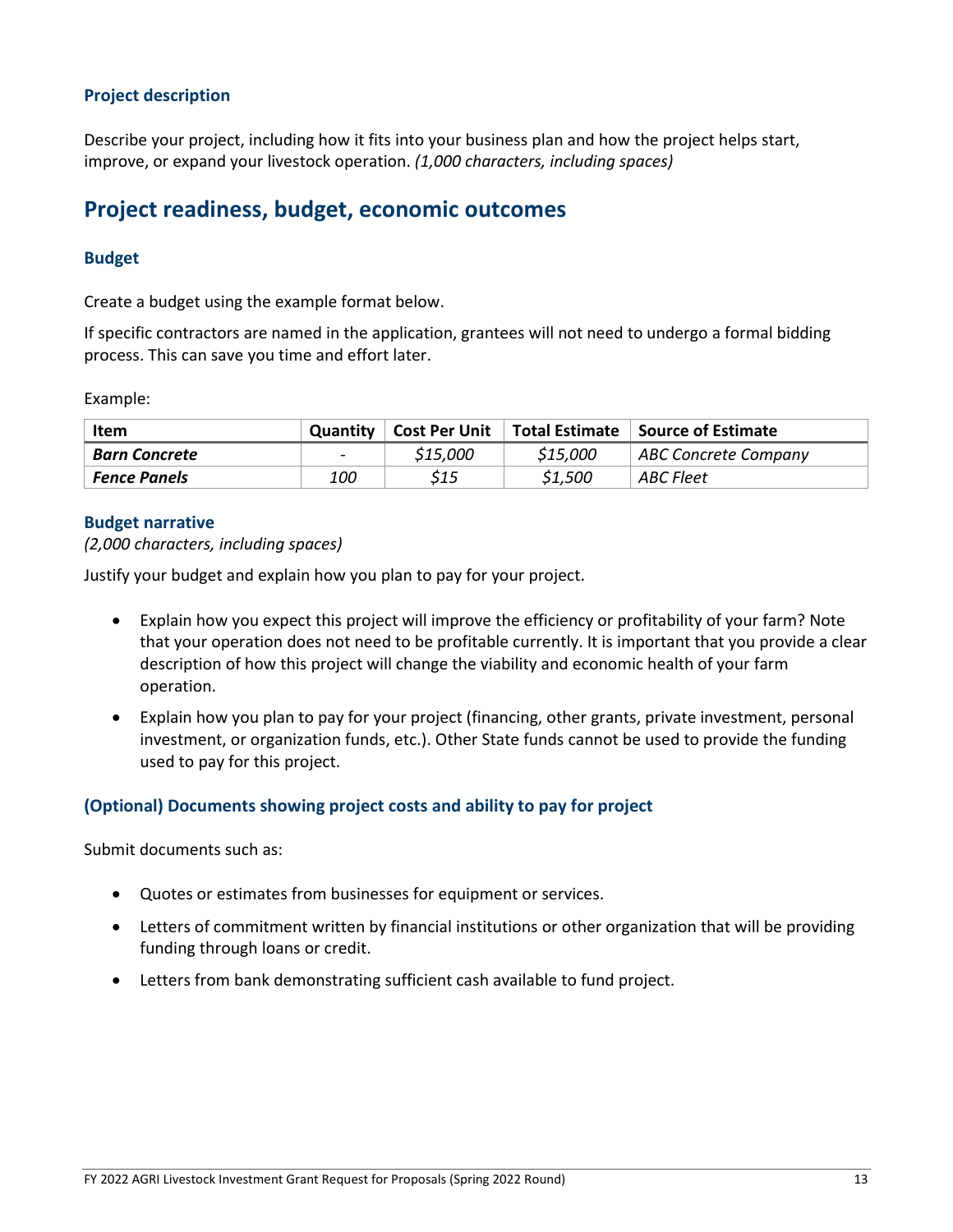### **Work plan and timeline**

Create a work plan using the example format show below. You should include the steps that you will take to successfully complete your project. For example, you might include target dates for requesting quotes, installing and testing equipment, and full launch of the equipment. You may add additional lines or pages as necessary.

Example:

| <b>Timeframe</b> | <b>Description of Task/Action Item</b> | <b>Responsible Party</b> |
|------------------|----------------------------------------|--------------------------|
| January 2022     | Request Quotes for Barn Concrete       | Self                     |
| <b>June 2022</b> | Place order for fence panels           | . Self                   |
| <b>July 2022</b> | Break ground on project                | Self/ABC Concrete        |

### **New farmers or generational transition**

How many years have you been the principal operator of your farm? *(number only)*

Does this project support a beginning farmer? *(Yes/No)* A beginning farmer, for this application, has farmed five years or less.

If yes, please explain. *(1,500 characters, including spaces)*

Does this project meaningfully contribute to the generational transition of a livestock operation that will occur in the next 3 years? *(Yes/No)*

If yes, please explain. *(1500 characters, including spaces)*

#### **Farm safety and accessibility improvements**

Does this project improve farm safety or accessibility of your operation? *(Yes/No)*

If yes, describe the farm safety or accessibility improvements that would result from this project. *(1500 characters, including spaces)*

- Farm safety improvements result in a work environment less likely to result in physical harm to workers.
- Accessibility improvements allow farmers or employees with disabilities and/or physical conditions to contribute to the day-to-day operations of the farm

#### **Environmental impact**

Does this project provide major environmental benefits or corrects environmental compliance issues, including feedlot regulations? *(Yes/No)*

If yes, explain how this project provides major environmental benefits or correct environmental compliance issues, including feedlot regulations. *(1500 characters, including spaces)*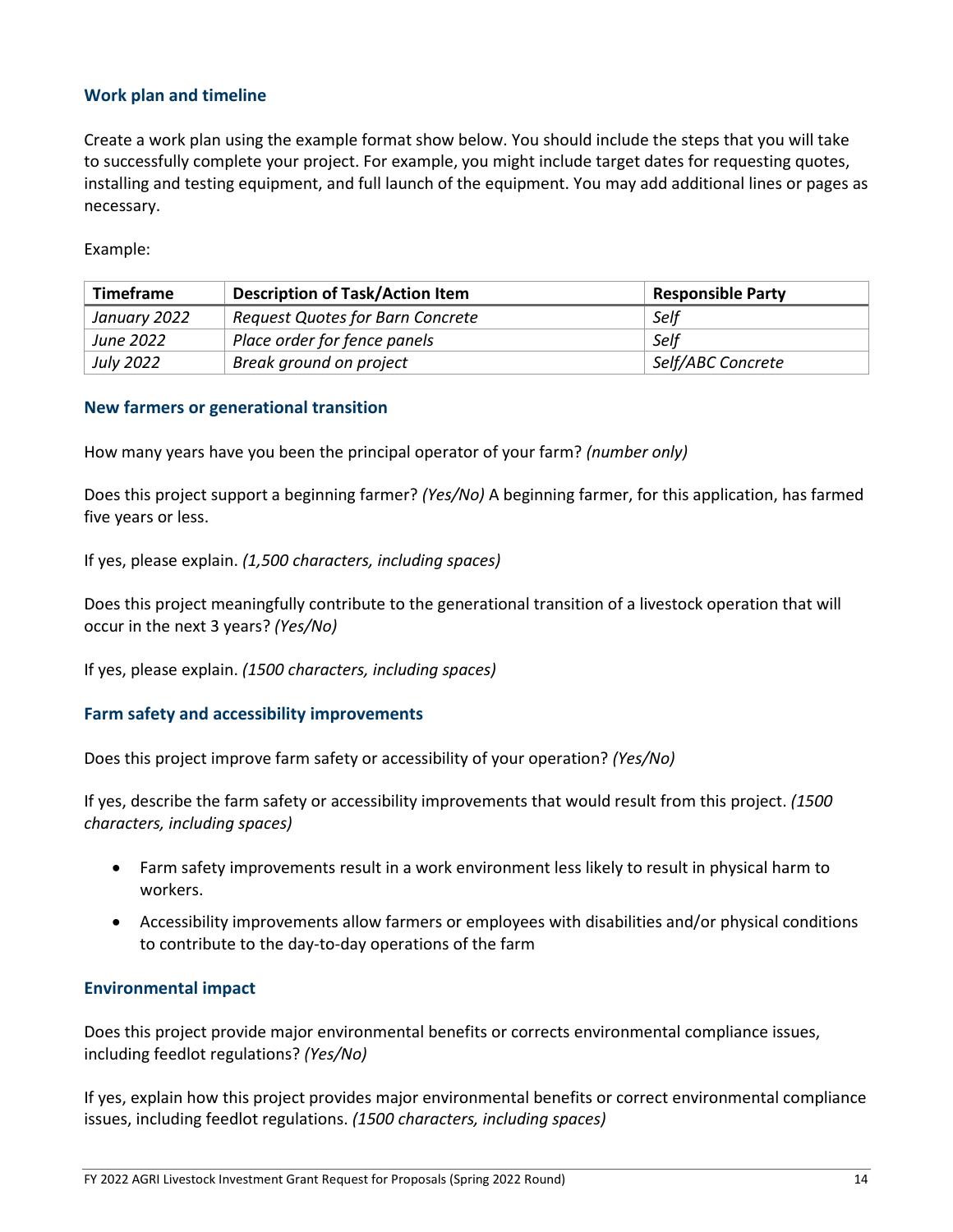### **Responding to natural disasters**

Are you rebuilding after a natural disaster that happened within the last two years or making the farm more resilient to changes in climate or severe weather? *(Yes/No)* Examples of natural disasters include wind, flood, drought, fire, snow, and ice.

If yes, describe the natural disaster and the damage it caused, and indicate which parts of the project are related to repairing the damage or describe how your project makes the farm more resilient to changes in climate or severe weather. *(1500 characters, including spaces)*

### **Diversity, equity, and inclusion**

This grant program prioritizes emerging farmers including historically underserved communities, such as, Black, Indigenous, and People of Color, immigrants, women, veterans, persons with disabilities, young and beginning farmers, LGBTQ+ farmers, and others. Are these priorities reflected in your livestock operation? *(Yes/No)*

If yes, please explain. *(500 characters, including spaces)*

Does your operation have specific plans to process and sell product in an alternative market, such as Halal or Kosher? *(Yes/No)*

If yes, describe specific plans to process and sell product in an alternative market. *(500 characters, including spaces)*

### **Technology improvements and robotic dairy milking equipment**

Does your project include technology improvements? *(Yes/No)*

If yes, describe any technology improvements included in your proposed project and how the improvements impact your operation. *(1,500 characters, including spaces)*

Does your project include the purchase of robotic milking equipment? *(Yes/No)*

### **Market demand for animal welfare**

Does your project help protect or expand market access by responding to demand for animal welfare? This includes improving conditions for livestock and/or contributing to better animal handling. *(Yes/No)*

If yes, describe how your project will help protect or expand market access by responding to demand for animal welfare. *(1,500 characters, including spaces)*

#### **Farm management plans and programs**

Does your farm participate in a farm management plan or program? Please select all plans and programs that apply. If you do not participate in any select (N/A).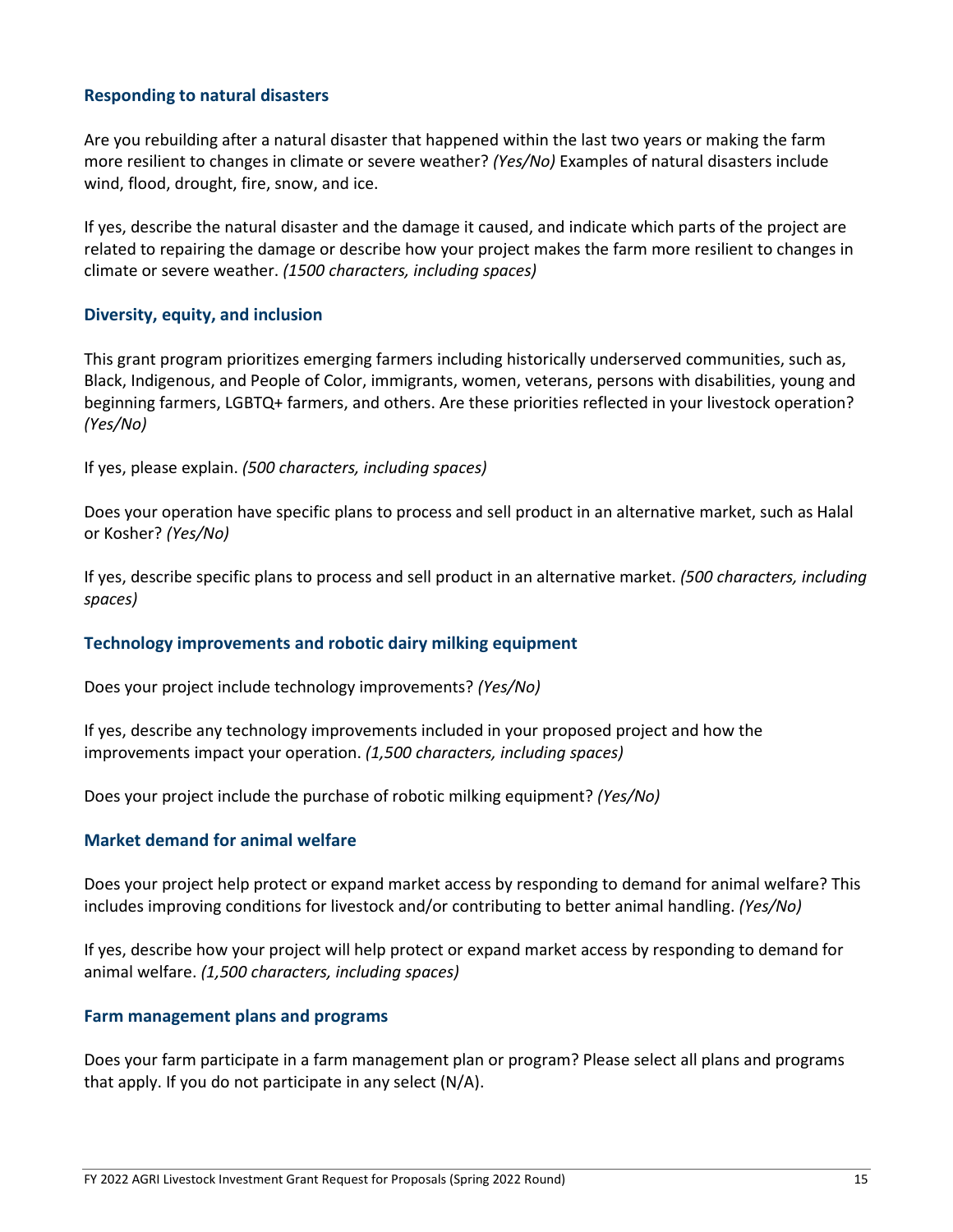### **Examples of farm management plans and programs:**

- Minnesota Agricultural Water Quality Certification Program (MAWQCP)
- Pork Quality Assurance
- Beef Quality Assurance
- Annual Nutrient Management Plan
- Regular Soil Testing
- Farm Energy Audits
- Green Star Farm Initiative
- Farmers Assuring Responsible Management  $TM$  (FARM)
- Environmental Quality Assurance (EQA)
- Organic System Plan
- USDA Natural Resources Conservation Service Programs (NRCS)
	- o Environmental Quality Incentives Program (EQIP)
- Other
- $\bullet$  N/A

If you participate in a farm management plan or program other than what is listed above, please include the plan or program.

Does your project contribute to the implementation of a farm management plan or program or lead to greater success in an existing program? *(Yes/No)*

If yes, explain how your project contributes to the implementation of a farm management plan or program or leads to greater success in an existing program. *(500 characters, including spaces)*

### **Number of livestock**

Use the following table as a guide to provide an estimate of the number of livestock on your operation. This is one way that the MDA measures the impact of this grant program. Please note that increasing the number or types of livestock on your operation is not required.

| <b>Livestock Type</b> | <b>Current Number</b><br>(Before Project) | <b>Estimated Number</b><br>(After Project) |
|-----------------------|-------------------------------------------|--------------------------------------------|
| <b>Beef Cattle</b>    |                                           |                                            |
| Dairy Cattle          |                                           |                                            |
| Swine                 |                                           |                                            |
| Sheep/Goats           |                                           |                                            |
| Poultry               |                                           |                                            |
| <b>Horses</b>         |                                           |                                            |
| <b>Bison</b>          |                                           |                                            |
| Other                 |                                           |                                            |